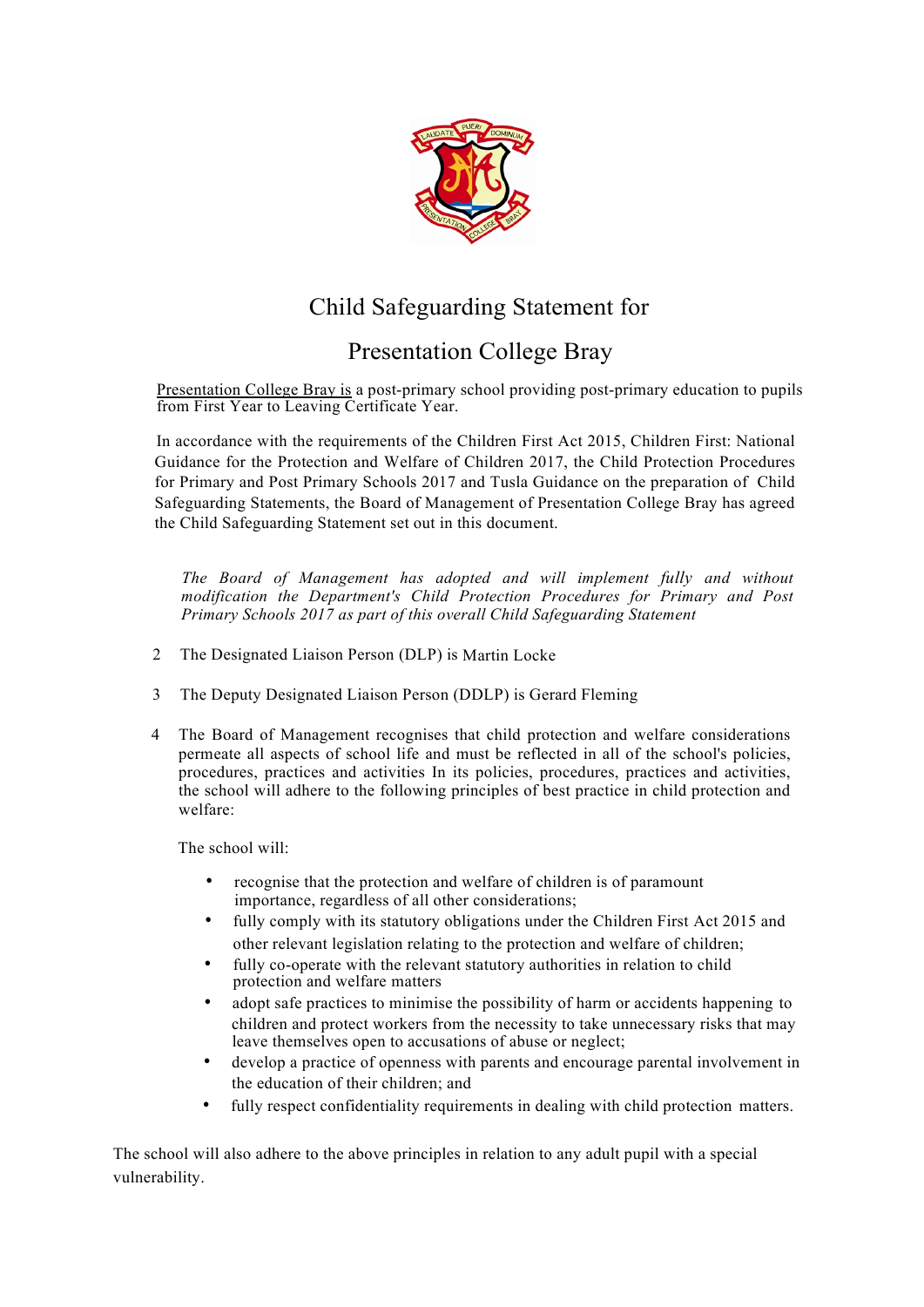- 5 The following procedures/measures are in place:
	- In relation to any member of staff who is the subject of any investigation (howsoever described) in respect of any act, omission or circumstance in respect of a child attending the school, the school adheres to the relevant procedures set out in Chapter 7 of the Child Protection Procedures for Primary and Post-Primary Schools 2017 and to the relevant agreed disciplinary procedures for school staff which are published on the DES website.
	- In relation to the selection or recruitment of staff and their suitability to work with children, the school adheres to the statutory vetting requirements of the National Vetting Bureau (Children and Vulnerable Persons) Acts 2012 to 2016 and to the wider duty of care guidance set out in relevant Garda vetting and recruitment circulars published by the DES and available on the DES website.
	- In relation to the provision of information and, where necessary, instruction and training, to staff in respect of the identification of the occurrence of harm (as defined in the 2015 Act) the school
		- o Has provided each member of staff with a copy of the school's Child Safeguarding Statement
		- o Ensures all new staff are provided with a copy of the school's Child Safeguarding Statement
		- o Encourages staff to avail of relevant training
		- o Encourages Board of Management members to avail of relevant training
		- o The Board of Management maintains records of all staff and Board member training
	- In relation to reporting of child protection concerns to Tusla, all school personnel are required to adhere to the procedures set out in the Child Protection Procedures for Primary and Post-Primary Schools 2017, including in the case of registered teachers, those in relation to mandated reporting under the Children First Act 2015.
	- In this school the Board has appointed the abovenamed OLP as the "relevant person" (as defined in the Children First Act 2015) to be the first point of contact in respect of the s child safeguarding statement.
	- All registered teachers employed by the school are mandated persons under the Children First Act 2015.
	- In accordance with the Children First Act 2015, the Board has carried out an assessment of any potential for harm to a child while attending the school or participating in school activities. A written assessment setting out the areas of risk identified and the school's procedures for managing those risks is attached as an appendix to these procedures.
	- The various procedures referred to in this Statement can be accessed via the school's website, the DES website or will be made available on request by the school.